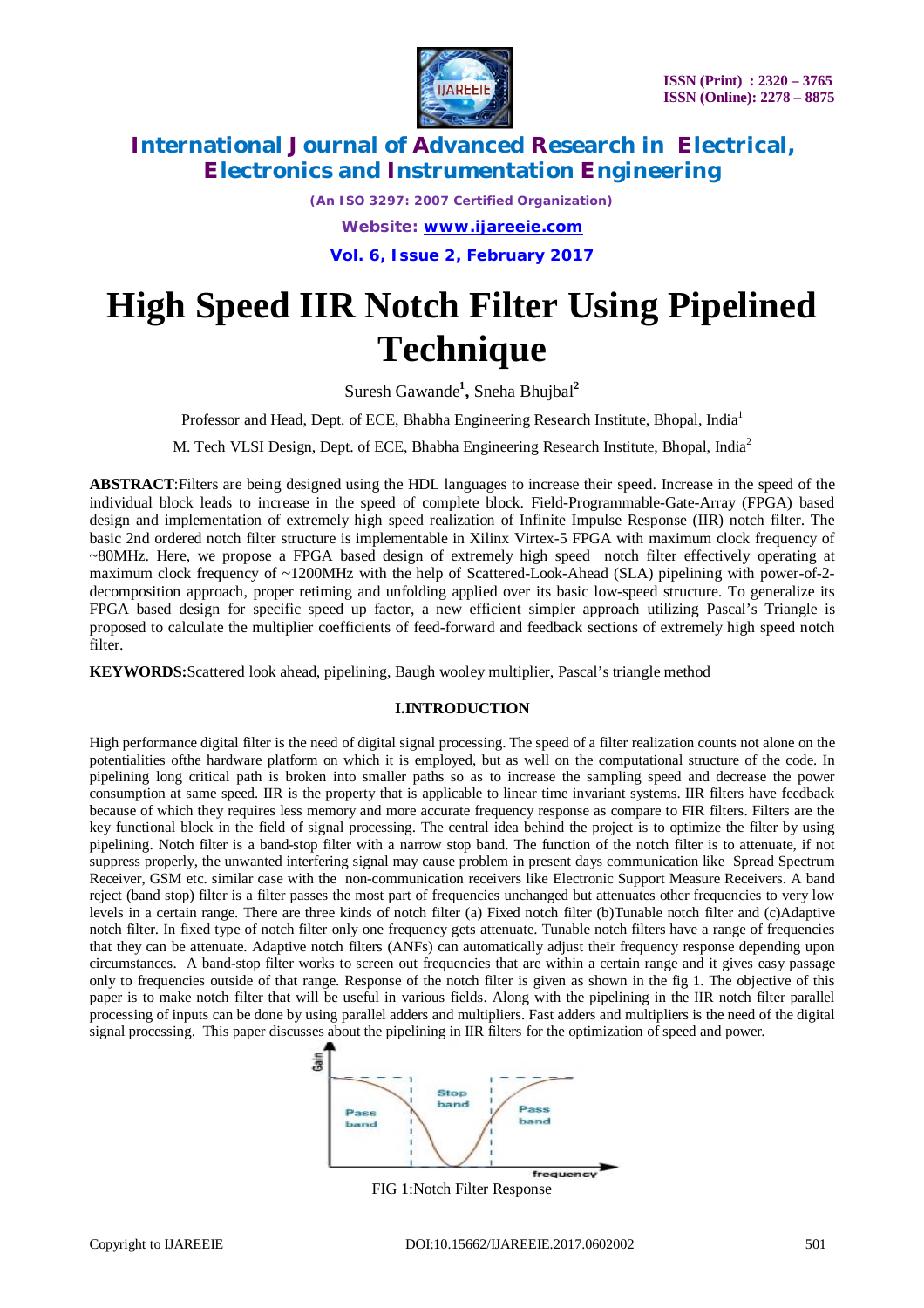

*(An ISO 3297: 2007 Certified Organization)*

*Website: [www.ijareeie.com](http://www.ijareeie.com)*

**Vol. 6, Issue 2, February 2017**

#### **II.LITERATURE SURVEY**

### *A. ADVANTAGES OF IIR OVER FIR FILTER*

IIR filters have certain advantages over FIR filters. IIR filter involves feedback which helps to give accurate output. IIR filters make polyphase implementation possible whereas FIR filters cannot. IIR filters require less memory as compare to FIR filters.IIR filters are dependent on both input and output and consist of both poles and zeros whereas FIR filters have only zeros. FIR filters can only use for the linear phase applications whereas IIR filters can use for non-linear phase applications.

### *B. INFINITE IMPULSE RESPONSE FILTER*

Output from a digital filter is made up from previous stage inputs and previous stage outputs, which uses the operation of convolution. The difference equation for IIR filter which defines how the output signal is related to the input signal is given by

$$
y[n] = \frac{1}{a_0} (b_0 x[n] + b_1 x[n-1] + \cdots
$$
  
+  $b_p x[n-p] a_1 y[n-1]$   
-  $a_2 y[n-2] - \cdots - q_0 y[n-Q]$ 

### **III.TYPES OF DIGITAL FILTERS**

There are basically two types of digital filters Infinite impulse response filter(IIR) and the finite response filter(FIR). FIR filters have linear phase characteristics while IIR filters have non-linear phase characteristics. IIR filters have lower filter order and hence less complex circuits as compare to the FIR filters. As IIR filters involve feedback it requires less memory as compare to the FIR filters.

#### **IV.INFINITE IMPULSE RESPONSE FILTER**

The difference equation for IIR filter which defines how the output signal is related to the input signal is given by

$$
y[n] = \frac{1}{a_0} (b_0 x[n] + b_1 x[n-1] + \cdots
$$
  
+  $b_p x[n-p]a_1 y[n-1]$   
-  $a_2 y[n-2] - \cdots - q_Q y[n-Q]$ )

where P = feed forward filter order, bi = feed forward filter coefficients, Q = the feedback filter order, ai = feedback filter coefficients,  $x[n] = input signal$ ,  $y[n] = output signal$ .

Output of an IIR digital filter uses previous stage inputs and previous stage outputs, which uses the operation of convolution. An IIR filter is a recursive filter where the current output depends on previous outputs. The compressed form of the difference equation is given by

$$
y(n) = \frac{1}{a_0} \left( \sum_{i=0}^{p} b_i x[n-i] - \sum_{j=1}^{q} a_j y[n-j] \right)
$$

#### **V.PROPOSED ARCHITECTURE**

Fig 2. Illustrates the basic structure of the second order IIR tunable notch filter. In the below structure adder is represented by  $+$ , multiplier is represented by  $*$ , delay is represented by 'D', input signal is represented by X and output signal is represented by Y. Filter coefficients will be given to the multiplier and a1 and a2 represents the filter coefficients. The proposed methodology will imply on this basic structure of the second order IIR tunable notch filter.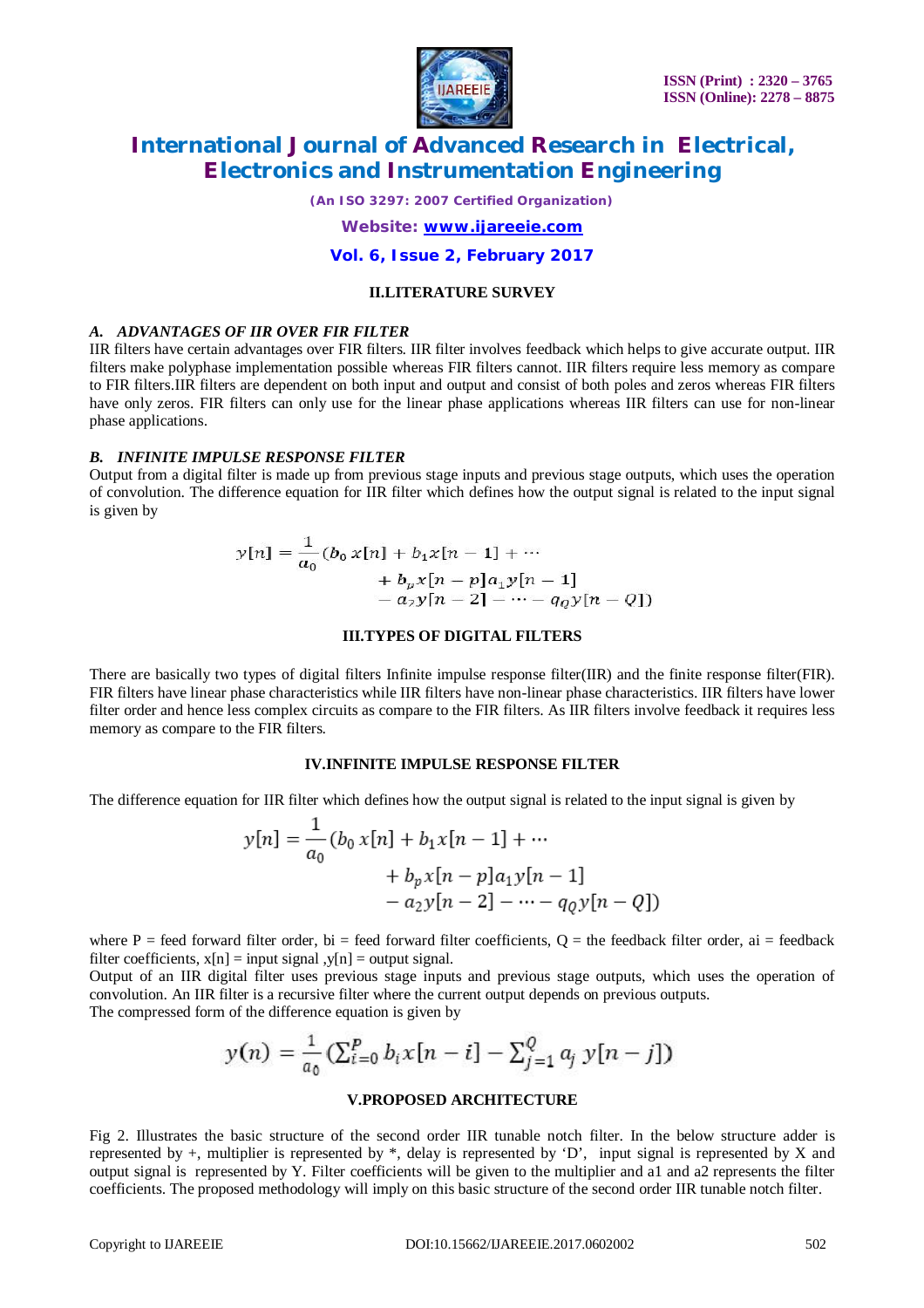

*(An ISO 3297: 2007 Certified Organization)*

*Website: [www.ijareeie.com](http://www.ijareeie.com)*

**Vol. 6, Issue 2, February 2017**



FIG 2: Second order IIR notch filter

#### **VI.PIPELINING**

Pipelining is useful for the reduction in the critical path which will either increase the clock speed(which is also known as sampling speed) or reduces the power consumption [4]. It is a key for processors to make fast. Pipelining is used to accelerate program execution time by increasing the number of instructions finished per unit [2].

For first order IIR filter Look ahead techniques can be used which adds canceling poles and zeros with angular spacing at a distance from origin which is same as that of original pole [5]. Scattered look-ahead pipelining is useful to derive stable pipelined IIR filters. Scattered look ahead pipelining along with decomposition technique is useful to obtain area-efficient implementation for higher-order IIR filters.

In scattered-look-aheadpipelining with power-of-2 decomposition[4][5][6][7], if the transfer function of a recursive digital filter be represented by

$$
H(z) = \frac{N(z)}{D(z)} = \frac{\sum_{i=0}^{N} b_i z^{-1}}{1 - \sum_{i=1}^{N} a_i z^{-1}}
$$

Then implementation of2-stage pipelined structure is obtained by multiplying it with the term in the numerator and denominator.

$$
1 - \sum_{i=1}^N (-1)^i \, \alpha_i z^{-i}
$$

The implementation of 2-stage pipelined structure is given by

$$
H(z) = \frac{N(z)}{D(z)}
$$
  
= 
$$
\frac{\sum_{i=0}^{N} b_i z^{-i} (1 - \sum_{i=1}^{N} (-1)^i a_i z^{-1})}{[1 - \sum_{i=1}^{N} a_{i} z^{-1}][1 - \sum_{i=1}^{N} (-1)^i a_i z^{-1}]} = \frac{N'(z)}{D'(z)}
$$

In the same way, log2M (M being power-of-2) sets of such transformations can be applied to achieve M-stage pipelined implementations. Pipelined implementation is given by fig 3. where M1, M2, M3…. represents filter coefficients.



FIG3: Pipelined Second Order IIR Filter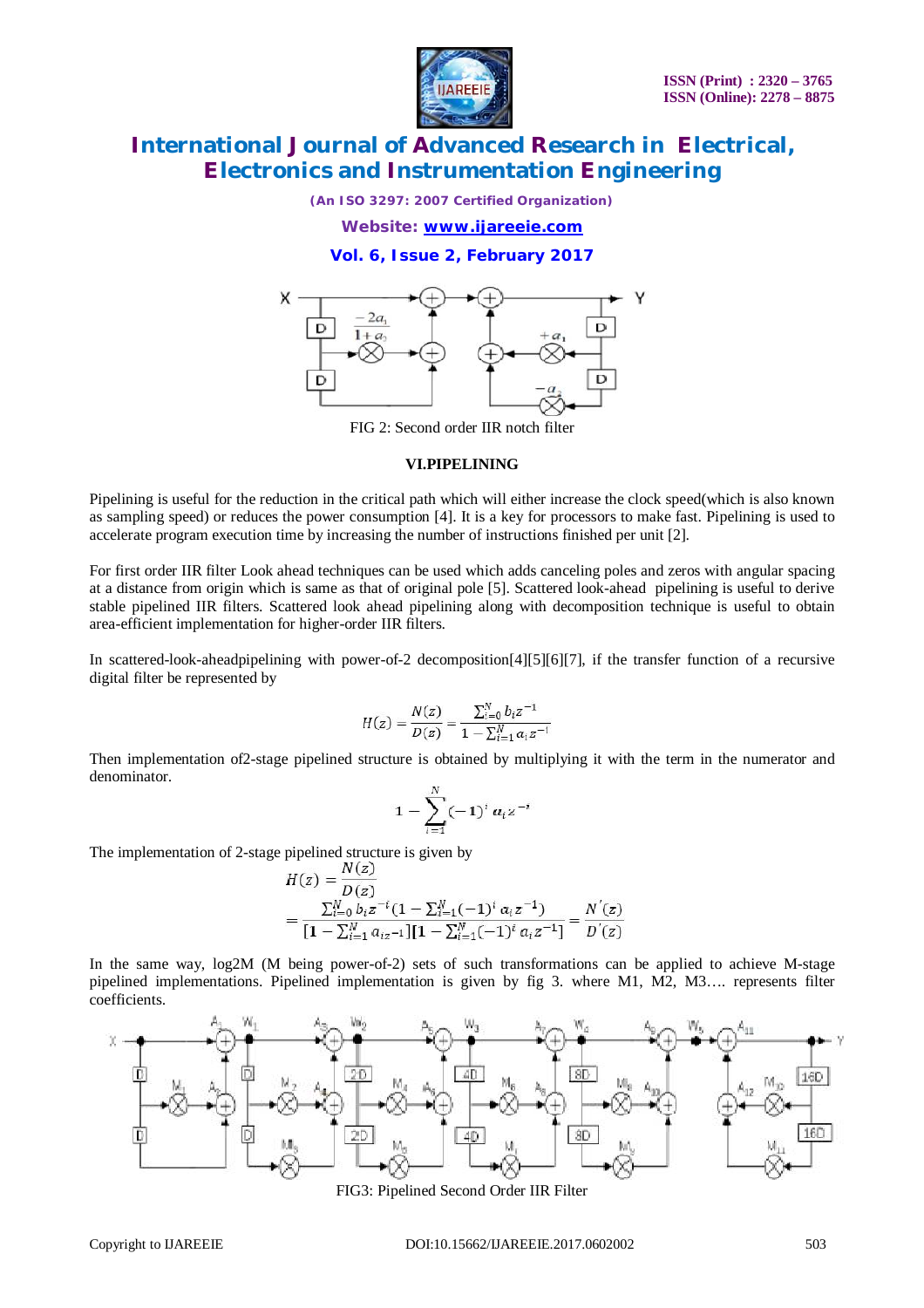

*(An ISO 3297: 2007 Certified Organization)*

*Website: [www.ijareeie.com](http://www.ijareeie.com)*

**Vol. 6, Issue 2, February 2017**

#### **VII.METHODOLOGY**

### *A. FAST ADDER*

Adders form an almost obligatory component of every contemporary integrated circuit. The necessary condition of the adder is that it is primarily fast and secondarily efficient in terms of power consumption and chip area. There are various adder topologies present like ripple carry adder, carry look ahead adder, carry save adders, carry select adder etc. out of which we have selected a carry select adder for its low power consumption and lower delay [12]. Fig 4 illustrates the architecture of carry select adder. But carry select adder leads to increase of hardware.



Fig 4:Carry Look Adder

### *B. FAST MULTIPLIER*

Multiplication is an important arithmetic operation. There are various types of multipliers present. Out of which Baugh Wooley multiplier is selected for low power consumption and less delay as compare to other multipliers [8]. Fig. 5 illustrates the algorithm for an 8-bit multiplication. In this multiplier the partial product bits are reorganized according to Hatamian's scheme [9]. The creation of the reorganized partial-product array of an N-bit wide multiplier comprises three steps: i) The most significant bit (MSB) of the first N −1 partial-product rows and all bits of the last partialproduct row, except its MSB, are inverted. ii) A '1' is added to the Nth column iii)Inverted MSB is obtained in result.

|  |  |  |                                                                                                                                                             |  |  | y <sub>6</sub> y <sub>5</sub> y <sub>4</sub> y <sub>3</sub> y <sub>2</sub> y <sub>1</sub> y <sub>0</sub> |       |       |             |                         |  |
|--|--|--|-------------------------------------------------------------------------------------------------------------------------------------------------------------|--|--|----------------------------------------------------------------------------------------------------------|-------|-------|-------------|-------------------------|--|
|  |  |  |                                                                                                                                                             |  |  |                                                                                                          |       |       |             | X7 X6 X5 X4 X3 X2 X1 X0 |  |
|  |  |  |                                                                                                                                                             |  |  | 1 P70 P60 P50 P40 P30 P20 P10 P00                                                                        |       |       |             |                         |  |
|  |  |  |                                                                                                                                                             |  |  | P71 P61 P51 P41 P31 P21 P11 P01                                                                          |       |       |             |                         |  |
|  |  |  |                                                                                                                                                             |  |  | P72 P62 P52 P42 P32 P22 P12 P02                                                                          |       |       |             |                         |  |
|  |  |  |                                                                                                                                                             |  |  | P73 P63 P53 P43 P33 P23 P13 P03                                                                          |       |       |             |                         |  |
|  |  |  |                                                                                                                                                             |  |  | P74 P64 P64 P44 P34 P24 P14 P04                                                                          |       |       |             |                         |  |
|  |  |  | P75 P65 P55 P45 P35 P25 P15 P05                                                                                                                             |  |  |                                                                                                          |       |       |             |                         |  |
|  |  |  | P76 P66 P56 P46 P36 P26 P16 P06                                                                                                                             |  |  |                                                                                                          |       |       |             |                         |  |
|  |  |  | p77 p67 p57 p47 p37 p27 p17 p07                                                                                                                             |  |  |                                                                                                          |       |       |             |                         |  |
|  |  |  | S <sub>15</sub> S <sub>14</sub> S <sub>13</sub> S <sub>12</sub> S <sub>11</sub> S <sub>10</sub> S <sub>9</sub> S <sub>8</sub> S <sub>7</sub> S <sub>6</sub> |  |  | - Sg                                                                                                     | $S_4$ | $S_3$ | $S_2$ $S_1$ |                         |  |

Fig 5: Illustration of an 8-bit Baugh-Wooley multiplication

Baugh-Wooley Multiplier which is used for both unsigned and signed number multiplication. Signed Number operands which are represented in 2's complemented form. Arrangement of partial products is such that negative sign move to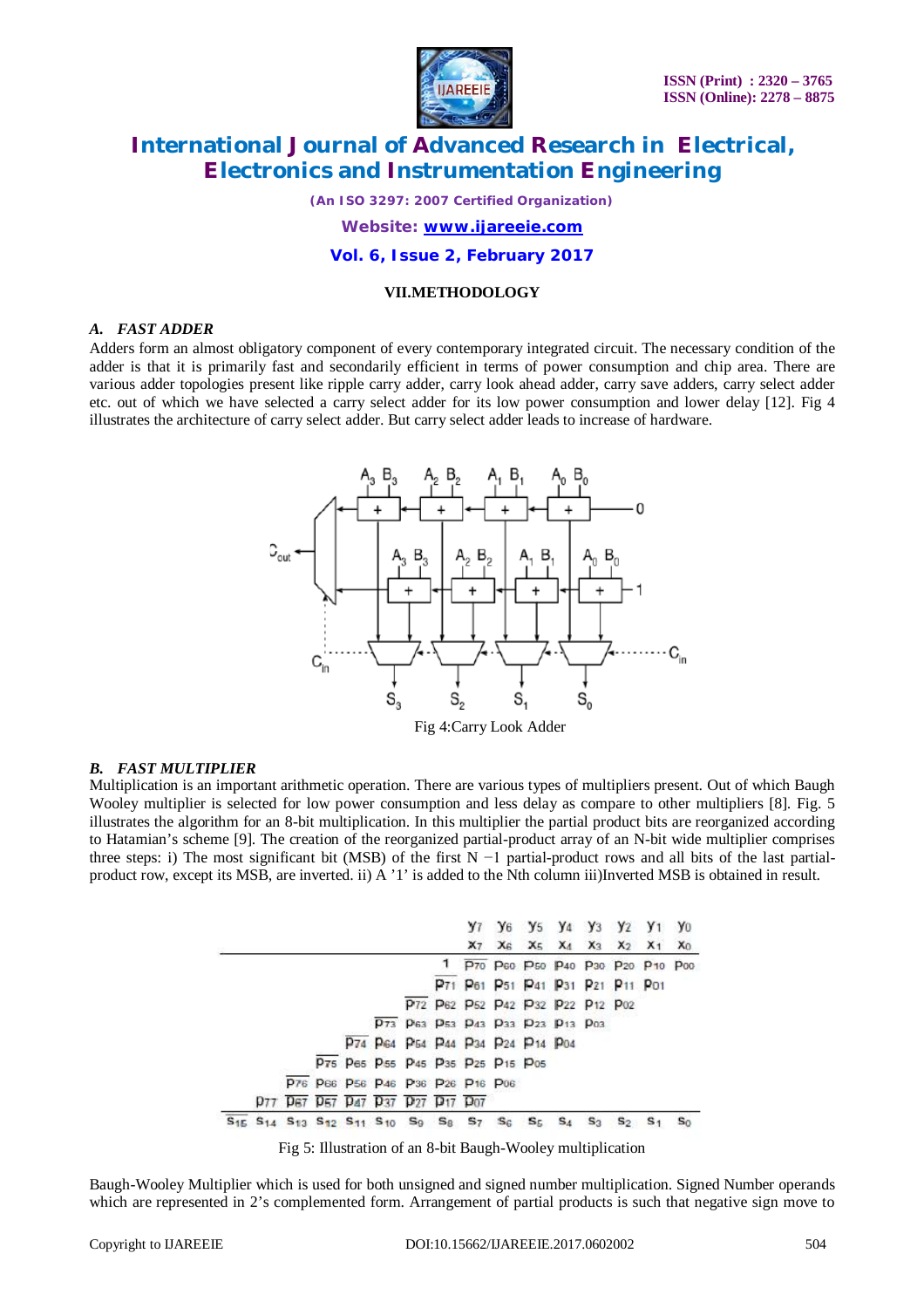

*(An ISO 3297: 2007 Certified Organization)*

*Website: [www.ijareeie.com](http://www.ijareeie.com)*

### **Vol. 6, Issue 2, February 2017**

last step, which maximizes the regularity of the multiplication array. Baugh-Wooley Multiplier performs on signed operands with 2's complement representation to make sure that the signs of all partial products are positive [10,11].



Fig 6:Block Diagram of 4\*4 Baugh-Wooley Multiplier

### *C. DELAY BLOCK*

Delay block used in the circuit is used to delay the input signal by the number of clock cycles. There are 1D, 2D, 4D, 8D and 16D delays. 1D delay will delay the input signal by one delay than 2D will delays by 2, 4D will delays by 4 an so on. Hence the function of the delay block is to make signal reach at certain point late by N numbers of delay.

### *D. PASCAL'S TRIANGLE METHOD*

A new and simpler approach for the calculation of IIR filter coefficients is Pascal's triangle [3,13]. Pascal's triangle has proved very useful applications in mathematics as well as other fields. Out of such applications one wonderful application is to calculate filter coefficients of IIR filter. Simply by subtracting the values of upper row (shown in square box) from the lower row (shown in circle) ex-first coefficient is given by 10-0=10 next given by 36-1=35 and so on. Pascal's triangle is as shown in the fig.

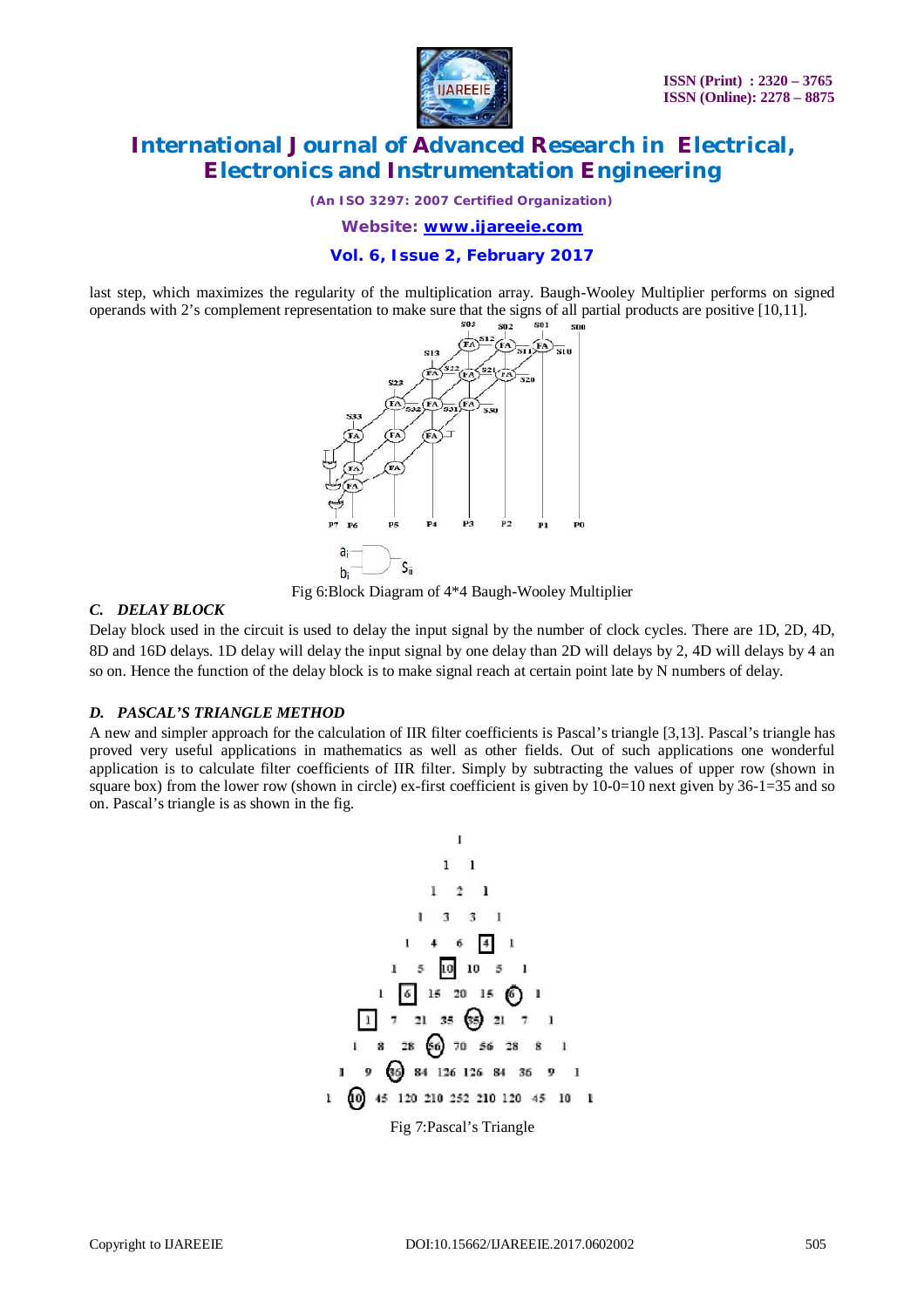

*(An ISO 3297: 2007 Certified Organization)*

*Website: [www.ijareeie.com](http://www.ijareeie.com)*

**Vol. 6, Issue 2, February 2017**

### **VIII**.**STAGES**

For the convenience in coding complete circuit is divided into sub stages as shown below.

STAGE 1: Below Fig. 8 shows output of Stage 1.



Fig 8:Output of the stage1.

STAGE N: Below Fig.9 shows output of Stage N.



# **IX.RESULT**

A. Carry Select Adder: Below fig.10 shows Xilinx ISE Simulation of Carry select adder

| $\sim$                  |       |                  |       | LUMBAULAN TEL    |
|-------------------------|-------|------------------|-------|------------------|
| Namo                    | Value | $P(X_1, , X_n)$  |       | $300$ as $11111$ |
| in1/10                  | 25    |                  | $1 -$ |                  |
| 1:2(7.0)<br><b>ASIM</b> | 4.00  |                  | 179   |                  |
| soutDSR                 | 285   |                  | 7897  |                  |
| cour.                   | e     |                  |       |                  |
|                         |       |                  |       |                  |
|                         |       |                  |       |                  |
|                         |       |                  |       |                  |
|                         |       |                  |       |                  |
|                         |       |                  |       |                  |
|                         |       |                  |       |                  |
|                         |       |                  |       |                  |
|                         |       |                  |       |                  |
|                         |       |                  |       |                  |
|                         |       | X±: 1,000.000 rs |       |                  |

Fig 10: Xilinx ISE Simulation of carry select adder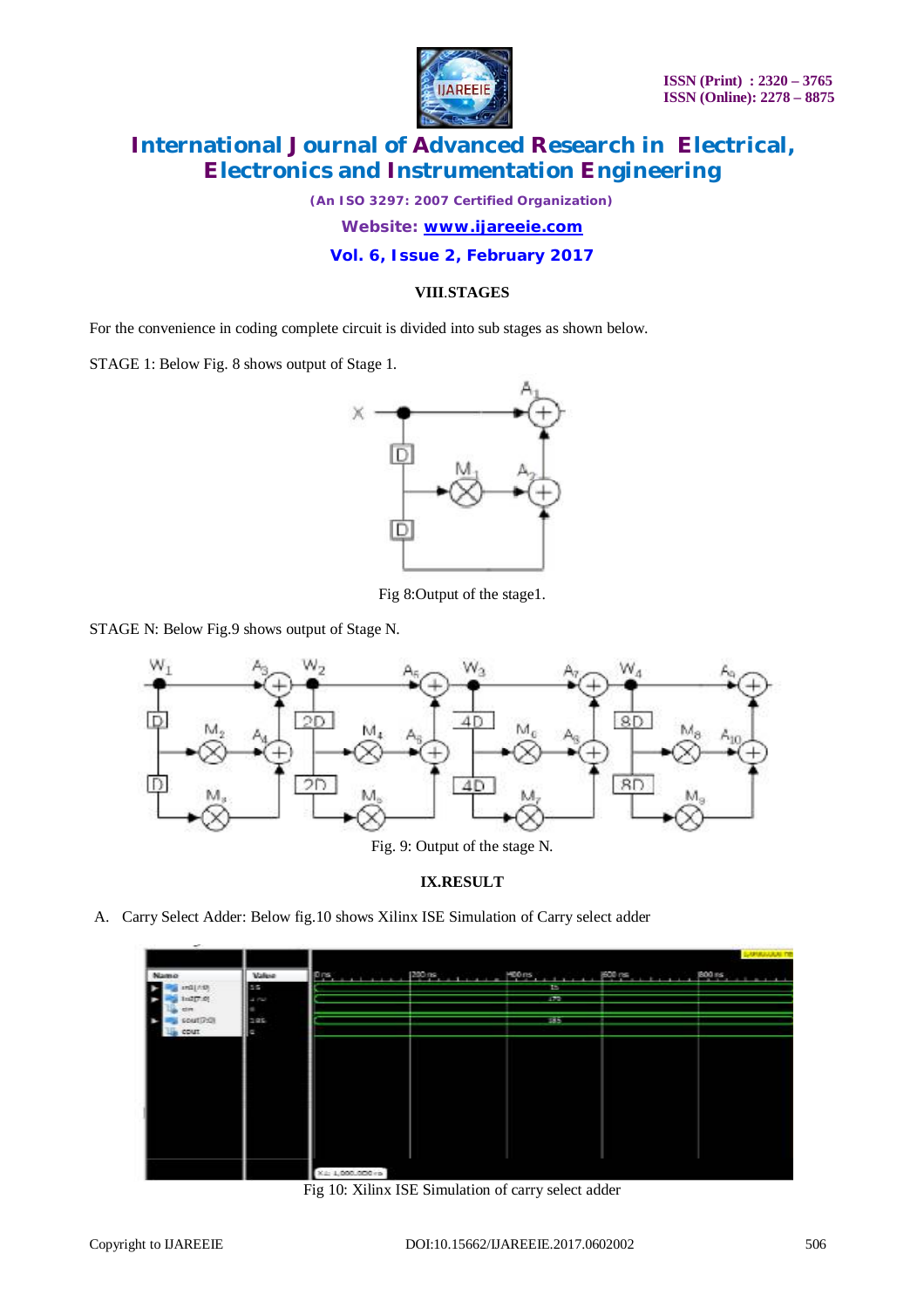

*(An ISO 3297: 2007 Certified Organization) Website: [www.ijareeie.com](http://www.ijareeie.com)*

**Vol. 6, Issue 2, February 2017**

B. Baugh Wooley Multiplier: Below fig.11 shows Xilinx ISE Simulation of Baugh Wooley Multiplier

| $\overline{\phantom{a}}$<br>Name | Value | T <sub>1</sub> <sub>ng</sub> | $200$ ns | $1400$ rs | <b>BOO</b> ns | ,000(,000<br><b>BOO</b> as |
|----------------------------------|-------|------------------------------|----------|-----------|---------------|----------------------------|
| input)(230)                      | æ     |                              |          | 12        |               |                            |
| input2(2):0)                     | 513   |                              |          | 513       |               |                            |
| output(23:0)                     | 6156  |                              |          | 62%       |               |                            |
|                                  |       |                              |          |           |               |                            |
|                                  |       |                              |          |           |               |                            |
|                                  |       |                              |          |           |               |                            |

Fig 11: Xilinx ISE Simulation of Baugh Wooley Multiplier

C. Delay Block: Below fig.12 shows Xilinx ISE Simulation of Delay block

| Name         | Value        | IO ns | 1200 ne | 400 rs           | 600 ns | 1900 ns | 1,000<br>1,000 |
|--------------|--------------|-------|---------|------------------|--------|---------|----------------|
| d[15:0]      | 01/000000111 |       |         | 0100000011100000 |        |         |                |
| delay<br>clk | а            |       |         | ٦                |        |         |                |
| dout[15i0]   | 01/000000111 |       |         | 0100000011100000 |        |         |                |
|              |              |       |         |                  |        |         |                |
|              |              |       |         |                  |        |         |                |
|              |              |       |         |                  |        |         |                |
|              |              |       |         |                  |        |         |                |

Fig 12: Xilinx ISE Simulation of Delay block

D.Stage1: Below Fig. 13 shows Xilinx ISE Simulation of Stage 1

|              |              |             |          |               |              | 00.000 as                   |
|--------------|--------------|-------------|----------|---------------|--------------|-----------------------------|
| Name         | <b>Value</b> | 0 ns        | $200$ rs | <b>HOR ns</b> | <b>EXURE</b> | <b>BOG 15</b><br><b>COL</b> |
| xin(15:0)    | e            |             |          | ٠             |              |                             |
| d.           |              |             |          |               |              |                             |
| delay        |              |             |          | Е             |              |                             |
| factor(LSt0) | <b>GG</b>    |             |          | 66            |              |                             |
| xout(154)    | <b>SPR</b>   | ٠<br>ę<br>- |          | 612           |              |                             |
|              |              |             |          |               |              |                             |
|              |              |             |          |               |              |                             |
|              |              |             |          |               |              |                             |
|              |              |             |          |               |              |                             |

Fig 13: Xilinx ISE Simulation Result of Stage 1